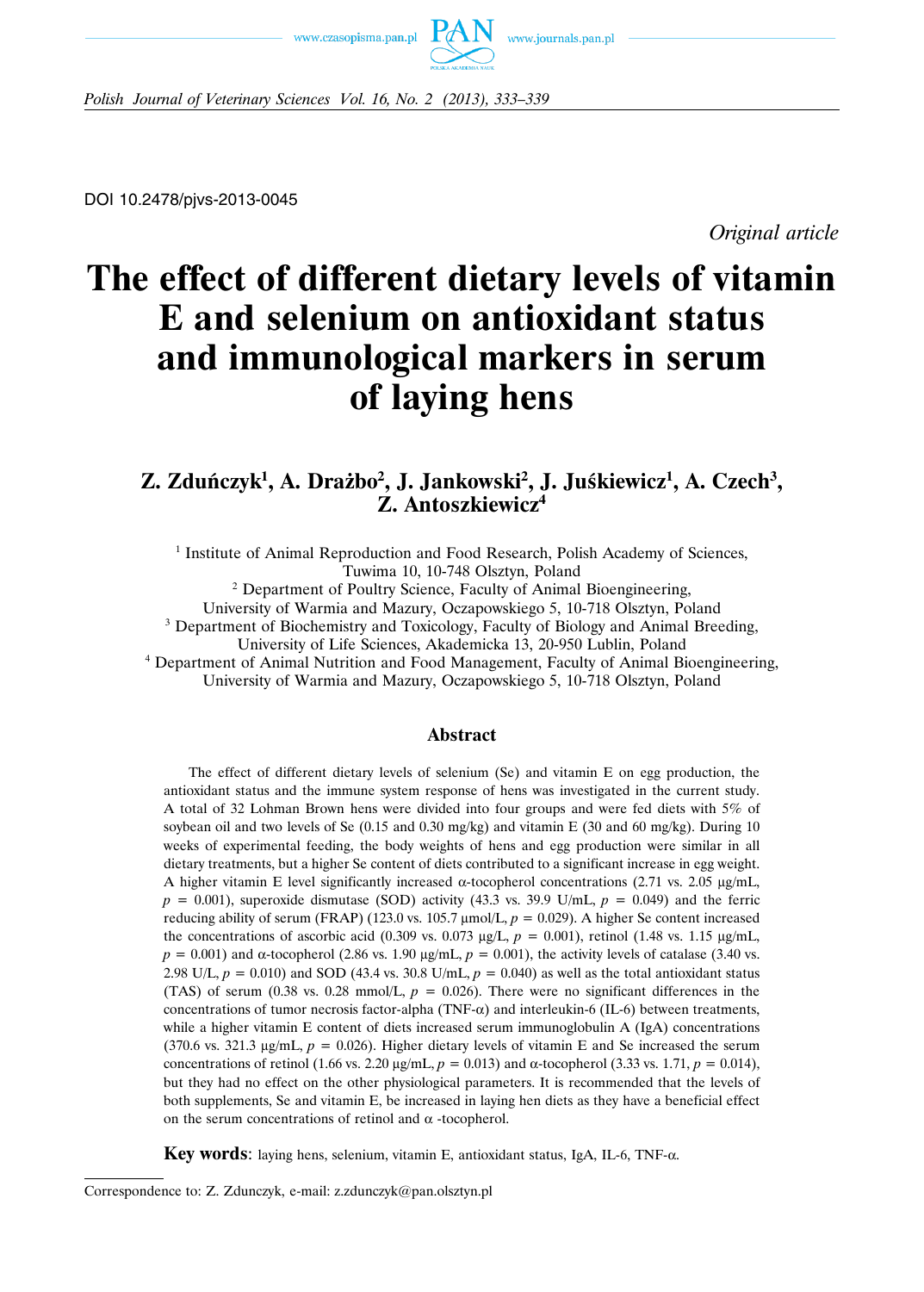# **Introduction**

There has been a steady increase in the vegetable oil content of poultry diets over the past ten years. Such diets have a higher energy density (Leeson et al. 1996), in particular if the additional energy source is fat rich in unsaturated fatty acids (Crespo and Esteve-Garcia 2001). Other important consideration includes a ban on the feeding of farmed animals of a given species with processed animal protein derived from the bodies or parts of bodies of animals of the same species. With that problem is also connected a rising consumer demand for poultry meat products with increased concentrations of polyunsaturated fatty acids (PUFAs) (Bou et al. 2009, Jia et al. 2010). PUFAs are highly prone to oxidation, therefore PUFA-supplemented diets should contain antioxidants such as vitamin E (Barroeta 2007, Czech et al. 2012). Diet supplementation with antioxidants also stimulates avian immunity (Muir et al. 2002, Sahin et al. 2010).

Numerous experiments have been performed on laying hens fed diets supplemented with different doses of vitamin E, from 20-60 mg/kg (Kirunda et al. 2001) to 100-200 mg/kg (Cortinas et al. 2004, Zduńczyk et al. 2011), and higher (Chung et al. 2005). Some authors (Cortinas et al. 2004, Bou et al. 2009) question the effectiveness of this dietary strategy due to high feed costs and inconclusive or even contradictory results of studies investigating the effects of high vitamin E levels in hen diets. The recommended vitamin E content of hen diets is 5 mg/kg (NRC, 1994). In Poland, diets for laying hens contain higher amounts of vitamin E, from 20 to 60 mg/kg (Smulikowska and Rutkowski 2005). According to Barroeta (2007), when the polyunsaturation level is low (15 g PUFA/kg) 60 mg of dietary tocopherol per kg of feed is necessary to assure lipid stability.

The vitamin E content of rations for laying hens should be reduced if the diet contains also other antioxidants such as Se (Barroeta 2007). Commercial rations for egg laying hens contain 0.15 mg Se per kg feed and this value is three-fold higher than the recommended Se intake (NRC 1994). Research findings show that dietary Se, in particular organic Se, improves the health status and productivity of laying hens as well as the quality of stored eggs (Payne et al. 2005, Leeson et al. 2008). In recent years, highly bioavailable organic selenium sources have been widely used in poultry nutrition. Thus, it seems important to establish the optimal ratio of Se to vitamin E in layer diets.

Vitamin E and selenium have complementary but independent roles as antioxidants in the protection of cells against the damaging effects of lipid peroxides (Brigelius-Flohe and Traber 1999). In view of the above, the objective of this study was to determine the effect of increased dietary levels of vitamin E (30 and 60 mg/kg) and/or Se (0.15 and 0.30 mg/kg) on egg production, the antioxidant status and the immune system response of laying hens.

# **Materials and Methods**

#### **Hens and diets**

The experimental material comprised 32 Lohman Brown laying hens aged 18 weeks. Before the experiment, all birds were weighed individually, and then they were divided into four experimental groups (eight hens per group). The hens were kept in battery cages, two birds per cage (30 cm x 60 cm), under controlled environment conditions, with 14 hours light and 10 hours dark. All birds had free access to feed and water. The experimental procedure was approved by the Local Animal Experimentation Ethics Committee in Olsztyn.

Experimental iso-protein and iso-energetic diets contained different levels of vitamin E and Se in organic form. The basal diet, whose composition is given in Table 1, was supplemented with 50% tocopheryl acetate and Alkosel® R397 (Lallemand Animal Nutrition), as a source of Se, predominantly in the form of selenomethionine.

In the control diet  $(Se<sub>0.15</sub>E<sub>30</sub>)$ , the content of Se (0.15 mg/kg) and vitamin E (30 mg/kg) corresponded to the lower levels of the above antioxidants recommended in Poland (Smulikowka and Rutkowski 2005). In experimental diets, the levels of both antioxidants varied, as follows: Se content was increased to 0.30 mg/kg (group  $\text{Se}_{0,30}E_{30}$ ) or vitamin E content was increased to 60 mg/kg (group  $Se<sub>0.15</sub>E<sub>60</sub>$ ) or Se and vitamin content was increased to 0.30 mg/kg and 60 mg/kg, respectively (group  $\text{Se}_{0,30}E_{60}$ ).

Egg production was monitored for 10 weeks, after a two-week adjustment period. Feed conversion ratio (FCR) was calculated as kg feed intake per kg eggs laid. The hens were weighed again after 12 weeks of the experiment and blood was sampled to determine biochemical parameters, including the antioxidant status.

#### **Biochemical analysis**

Serum uric acid levels were determined with a Helios Alpha spectrophotometer (Unicam) and Cormay mono tests. Birds blood plasma was also examined to measure spectrophotometrically the activity of superoxide dismutase (SOD) using the adrenaline assay method according to MISRA (Heikkila 1985). The SOD activity is determined measuring the rate of auto-oxidation of adrenaline at 30°C on the basis of the increase of absorbance at 320 nm (that corresponds to monitoring of the increase of concentration of various products of adrenaline oxidation). Besides, the activity of catalase (CAT) was estab-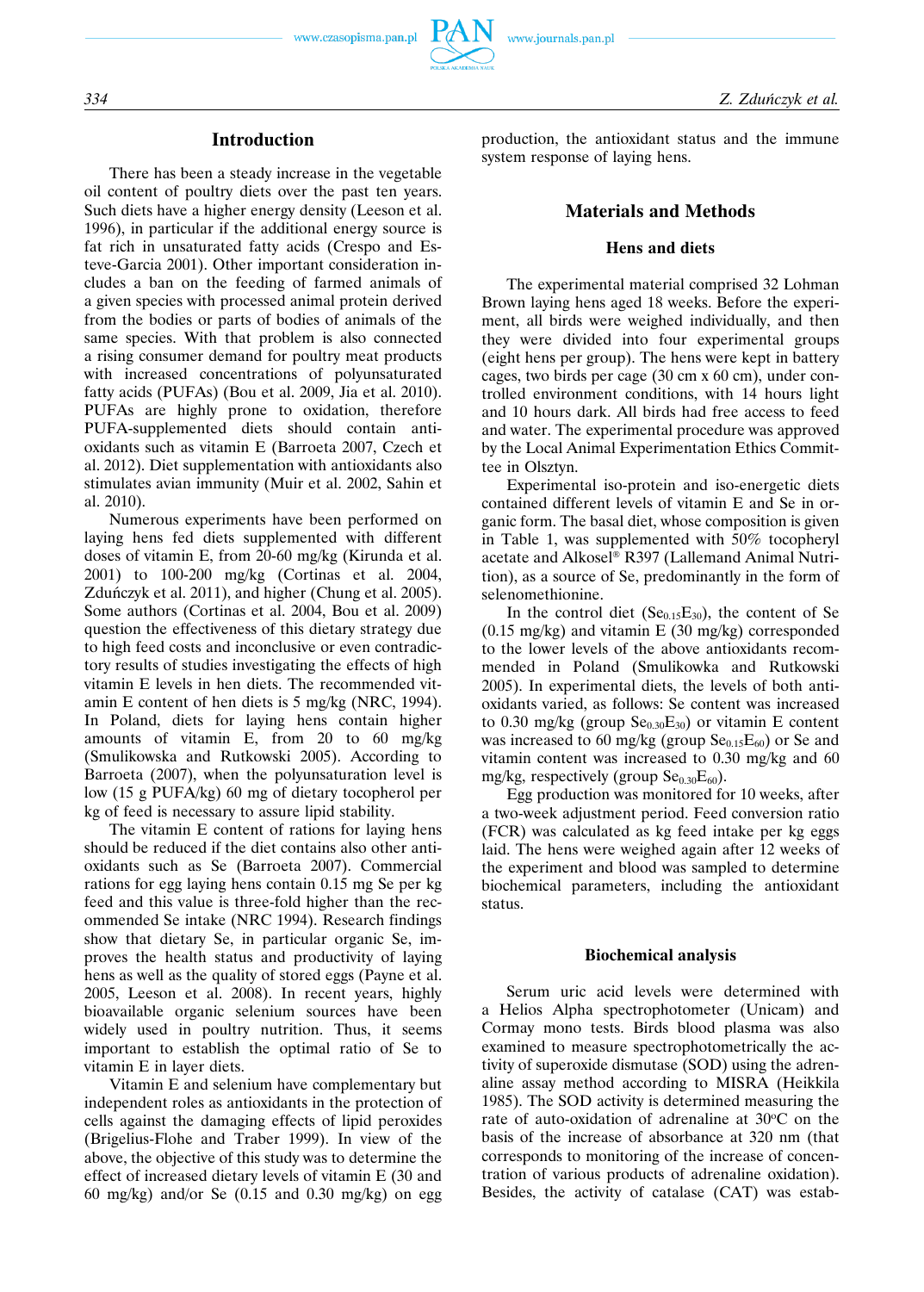# *The effect of different dietary levels of vitamin E... 335*

| Calculated nutritional value  | $\%$  |
|-------------------------------|-------|
| 50.40<br>$ME$ , $MJ/kg$       | 11.94 |
| 10.00<br>Total protein        | 16.51 |
| 15.50<br>Crude fat            | 6.74  |
| 5.00<br>Crude fiber           | 4.01  |
| 4.00<br>Crude ash             | 2.81  |
| 5.00<br>Lysine                | 0.71  |
| 0.36<br>Methionine            | 0.36  |
| 8.71<br>Methionine + cysteine | 0.66  |
| 0.43<br>Ca                    | 3.60  |
| 0.10<br>P                     | 0.41  |
| Na<br>0.50                    | 0.16  |
|                               |       |

Table 1. Composition and nutritional value of the basal diet.

<sup>1</sup> Compositin of the mineral-vitamin premix: vitamin A – 2 400 000 IU, vitamin D3 – 600 000 IU, vitamin E – 0.0 mg, vitamin K – 1000 mg, vitamin B1 – 600 mg, vitamin B2 – 2400 mg, vitamin B6 – 1000 mg, vitamin B12 – 6 mg, folic acid – 400 mg, biotin  $-60$  mg, nicotinic acid  $-10000$  mg, calcium pantothenate  $-2600$ , Mn  $-24$  g, Zn  $-20$  g, Fe  $-10$  g, Cu  $-2$  g, J  $-400$  mg, Se  $-0$  mg,  $Co - 30$  mg, phytase  $- 750$  FTU

Table 2. Performance of laying hens fed diets with different levels of Se and vitamin E.

|                        | Final body weight, kg | Daily egg production, % | Total egg weight, g/hen |
|------------------------|-----------------------|-------------------------|-------------------------|
| Treatment              |                       |                         |                         |
| $S_{0.15}E_{30}$       | 1.72                  | 96.2                    | 2 9 1 7                 |
| $S_{0.15}E_{60}$       | 1.72                  | 95.7                    | 3 0 3 3                 |
| $S_{0.30}E_{30}$       | 1.79                  | 97.7                    | 3 1 4 1                 |
| $S_{0.30}E_{60}$       | 1.77                  | 98.2                    | 3 1 1 9                 |
| <b>SEM</b>             | 0.022                 | 0.762                   | 34.49                   |
| Se, mg/kg              |                       |                         |                         |
| 0.15                   | 1.72                  | 95.9                    | 2.975 <sup>b</sup>      |
| 0.30                   | 1.78                  | 98.0                    | $3\ 130^{\rm a}$        |
| p                      | 0.196                 | 0.224                   | 0.021                   |
| Vitamin E, mg/kg       |                       |                         |                         |
| 30                     | 1.76                  | 96.9                    | 3 0 29                  |
| 60                     | 1.75                  | 96.9                    | 3 0 7 6                 |
| p                      | 0.836                 | 1.00                    | 0.438                   |
| Se x vit.E interaction | 0.923                 | 0.754                   | 0.259                   |

a,b Means in the same column without common superscripts differ significantly at  $p \le 0.05$ .

lished, following the Clairborne method (1985). The analysis was based on measurement of a substrate decomposition rate (hydrogen peroxide) catalyzed by this enzyme.

Plasma total antioxidant status (TAS) was measured using Randox kit, according to the procedure of Miller at al. (1993). The total antioxidant potential of the plasma (FRAP) was recorded following Benzie and Strain (1996). The method utilized the antioxidant power to cause  $Fe^{+3}$  to  $Fe^{+2}$  reduction which forms a colored complex with 2,4,6 tripyridyltriazine (TPTZ) present in the solution. The absorbance increase of the TPTZ- $Fe^{+2}$  complex is proportional to antioxidant amount in the test tube.

Vitamin C content in the blood serum of was es-

timated by the method of Omaye et al. (1979), concentrations of tocopherols and retinol were determined by the method described by Rettenmaier and Schüep (1992) and hydrogen peroxide concentrations  $(H<sub>2</sub>O<sub>2</sub>)$  – as described by Gay and Gebicki (2002).

#### **Immunological parameters**

The immune system response of laying hens was determined based on the serum levels of IgA and selected cytokins: IL-6 and TNF- $\alpha$ , using the Bigenet UMV340 blood cell reader, USCN Life Science Inc. kits (IL-6 and IgA) and Cusabio Biotech Co. Ltd. kits  $(TNF\alpha)$ .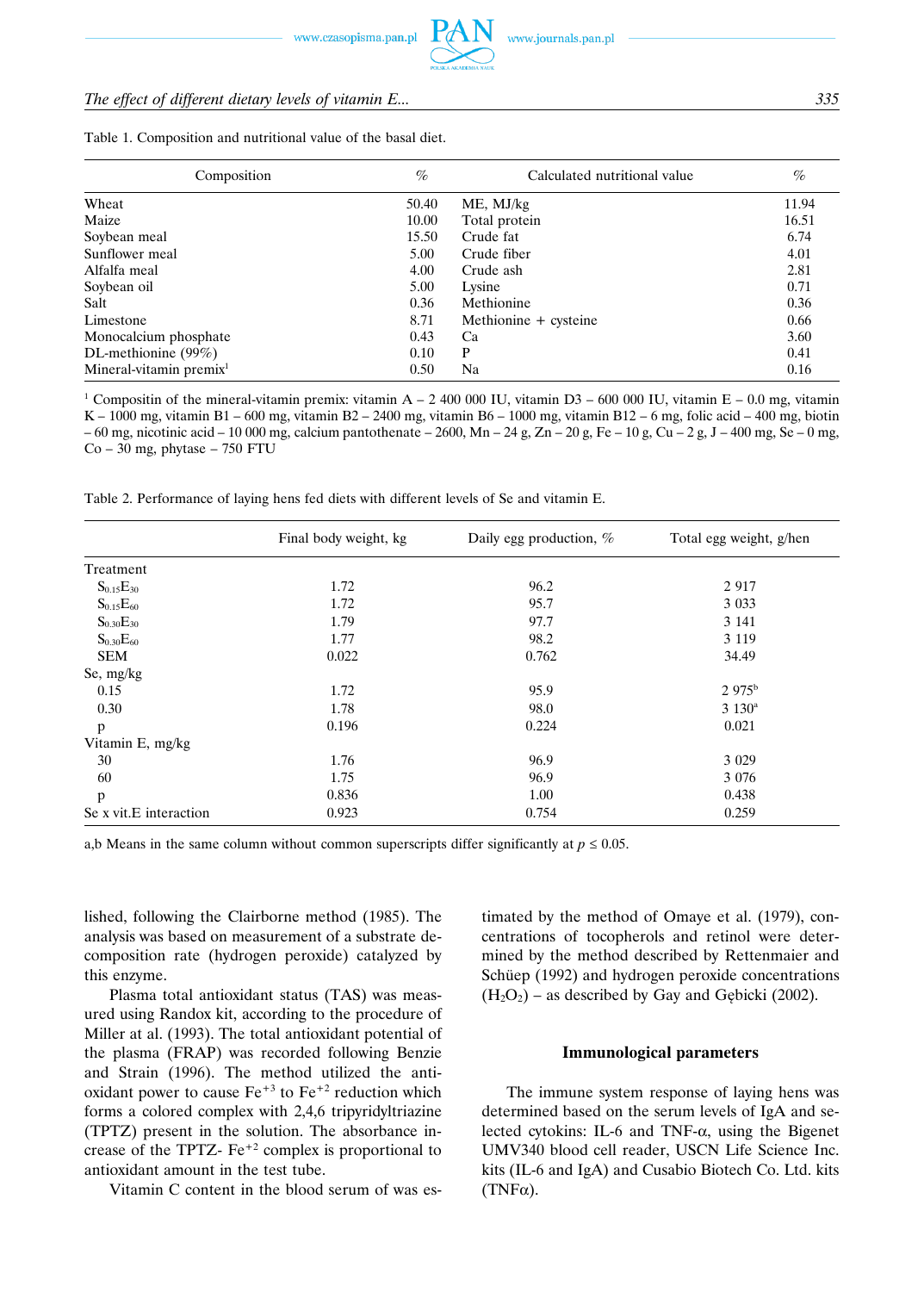www.czasopisma.pan.pl



|                                        | Retinol µg/mL     | $\alpha$ -tocopherol $\mu$ g/mL | Vitamin $C \mu g/L$ |
|----------------------------------------|-------------------|---------------------------------|---------------------|
| Treatment                              |                   |                                 |                     |
| $S_{0.15}E_{30}$                       | 1.20 <sup>b</sup> | 1.71 <sup>c</sup>               | 0.068               |
| $S_{0.15}E_{60}$                       | 1.11 <sup>b</sup> | $2.10^{b}$                      | 0.079               |
| $S_{0.30}E_{30}$                       | 1.31 <sup>b</sup> | 2.39 <sup>b</sup>               | 0.315               |
| $S_{0.30}E_{60}$                       | 1.66 <sup>a</sup> | $3.33^{a}$                      | 0.299               |
| <b>SEM</b>                             | 0.054             | 0.118                           | 0.022               |
| Se, mg/kg                              |                   |                                 |                     |
| 0.15                                   | $1.15^{\rm b}$    | 1.90 <sup>b</sup>               | $0.073^{\rm b}$     |
| 0.30                                   | $1.48^{\rm a}$    | 2.86 <sup>a</sup>               | 0.309a              |
| p                                      | 0.001             | 0.001                           | 0.001               |
| Vitamin E, mg/kg                       |                   |                                 |                     |
| 30                                     | 1.25              | 2.05 <sup>b</sup>               | 0.192               |
| 60                                     | 1.36              | $2.71^{\circ}$                  | 0.189               |
| p                                      | 0.109             | 0.001                           | 0.802               |
| $Se \times \text{vit}$ . E interaction | 0.013             | 0.014                           | 0.242               |

Table 3. Concentrations of selected vitamins in the blood serum of laying hens.

a,b Means in the same column without common superscripts differ significantly at  $p \le 0.05$ .

#### **Statistical analysis**

The STATISTICA software package version 8.0 (StatSoft Corp., Cracow, Poland) was used to determine whether variables differed between treatment groups. Two-way ANOVA was performed to assess the effects of the supplementation levels of vitamin E (30 and 60 mg/kg of diet), the supplementation levels of Se (0.15 and 0.30 mg/kg of diet) and the interaction between vitamin E and Se dosages (Se  $\times$  vit E) (Snedecor and Cochran 1989). When the ANOVA indicated significant treatment effects, means were separated using Duncan's multiple range test. In the Tables, results are presented as mean values with pooled standard errors. Data were checked for normal distribution before the statistical analysis was performed. Differences were considered to be significant at  $p \le 0.05$ .

# **Results**

As shown by two-way ANOVA, the experimental factors, i.e. diet supplementation with Se and vitamin E, had no significant effect on the body weights of hens and egg production, which were similar in all dietary treatments (Table 2), but a higher Se content of diets contributed to a significant increase in egg weight ( $p = 0.021$ ).

Blood vitamin levels in laying hens were affected by dietary treatments (Table 3). Two-way ANOVA revealed that serum retinol concentrations were influenced by both experimental factors – the effect of dietary Se levels was significant ( $p = 0.001$ ), while the effect of dietary vitamin E levels was close to the limit of statistical significance  $(p = 0.109)$ . The Se x vitamin E interaction was significant ( $p = 0.013$ ) – a higher increase in serum retinol concentrations was noted in hens fed diets with an increased content of both vitamin E and Se. Both experimental factors contributed to a significant  $(p = 0.001)$  increase in serum  $\alpha$ -tocopherol levels, which was highest when both antioxidants were administered at higher doses. A significant  $(p = 0.001)$  increase in serum vitamin C levels was noted in layers fed diets with an increased Se content.

Diet supplementation with Se and vitamin E did not lead to differences in the serum concentrations of uric acid in laying hens (Table 4). Serum catalase activity was significantly higher in hens fed diets with an increased Se content ( $p = 0.010$ ). The Se x vitamin E interaction was significant ( $p = 0.001$ ), indicating that a higher Se content was effective only at a lower vitamin E dose. SOD activity was significantly enhanced in hens receiving diets with increased levels of Se  $(p = 0.040)$  and vitamin E  $(p = 0.049)$ , and the interaction between the experimental factors was non-significant. The experimental factors had no significant effect on the serum concentrations of lipid peroxides. TAS values were significantly higher in hens fed diets with an increased Se content, and FRAP values were higher in hens fed diets with an increased vitamin E content.

There were no significant differences in the concentrations of TNF- $\alpha$  and the proinflammatory cytokine IL-6 between treatments, while a higher vitamin E content of diets (Table 5) increased serum IgA concentrations in laying hens  $(p = 0.026)$ .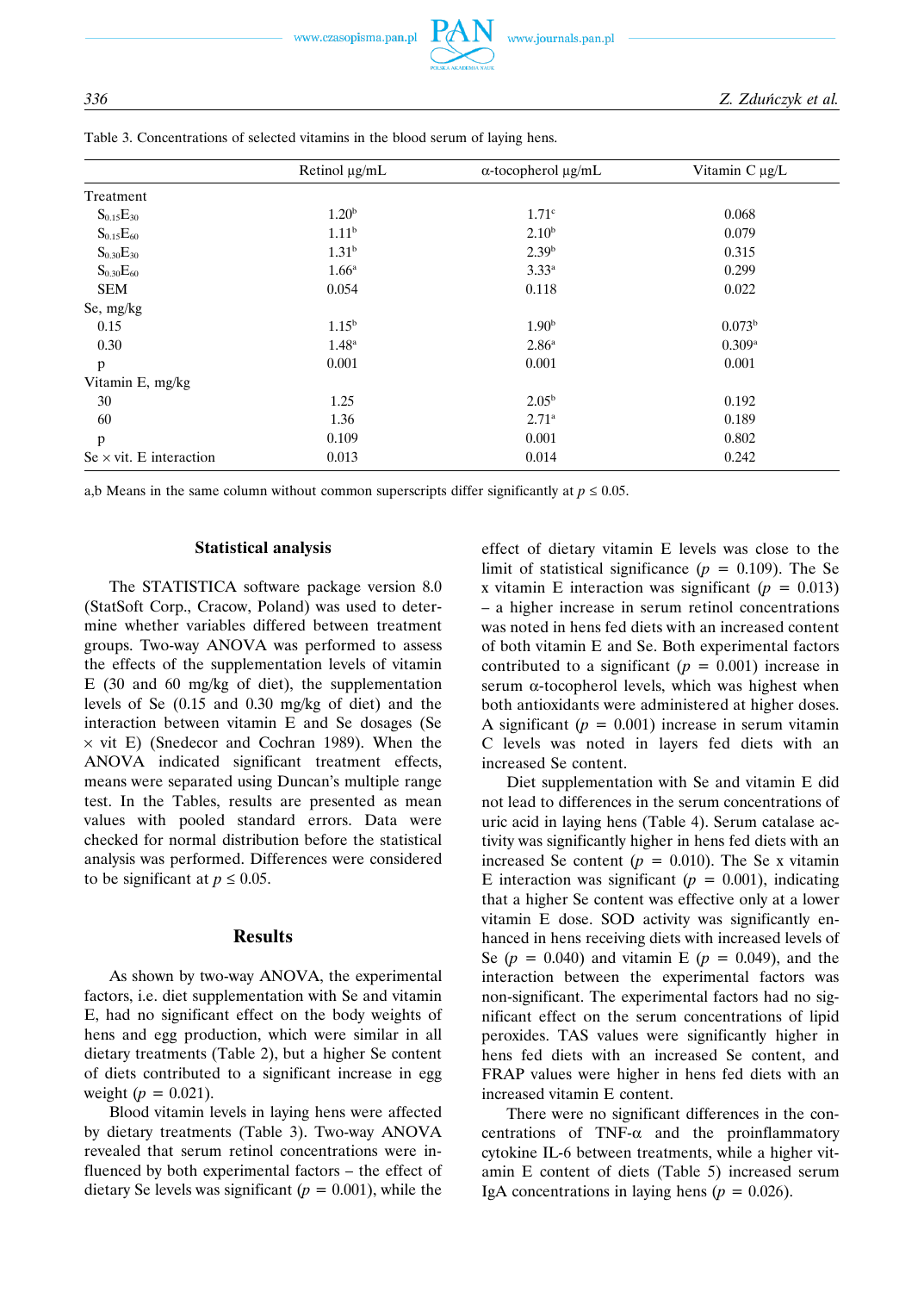# *The effect of different dietary levels of vitamin E... 337*

|                                        | Uric acid   | Catalase          | <b>SOD</b>        | $H_2O_2$    | <b>TAS</b>        | <b>FRAP</b>        |
|----------------------------------------|-------------|-------------------|-------------------|-------------|-------------------|--------------------|
|                                        | $\mu$ mol/l | U/L               | U/mL              | $\mu$ mol/L | mmol/L            | $\mu$ mol/L        |
| Treatment                              |             |                   |                   |             |                   |                    |
| $S_{0.15}E_{30}$                       | 523.9       | 2.80 <sup>b</sup> | 38.1              | 1.28        | 0.28              | 104.0              |
| $S_{0.15}E_{60}$                       | 550.5       | 3.17 <sup>b</sup> | 41.6              | 1.29        | 0.28              | 116.6              |
| $S_{0.30}E_{30}$                       | 605.0       | $3.83^{a}$        | 41.8              | 1.37        | 0.35              | 107.5              |
| $S_{0.30}E_{60}$                       | 541.0       | 2.97 <sup>b</sup> | 45.0              | 1.47        | 0.41              | 129.4              |
| <b>SEM</b>                             | 22.95       | 0.101             | 0.899             | 0.056       | 0.022             | 3.978              |
| Se, mg/kg                              |             |                   |                   |             |                   |                    |
| 0.15                                   | 537.2       | 2.98 <sup>b</sup> | 39.8 <sup>b</sup> | 1.29        | 0.28 <sup>b</sup> | 110.3              |
| 0.30                                   | 573.0       | $3.40^{\rm a}$    | $43.4^{\circ}$    | 1.42        | $0.38^{a}$        | 118.4              |
| $\boldsymbol{p}$                       | 0.452       | 0.010             | 0.040             | 0.249       | 0.026             | 0.284              |
| Vitamin E, mg/kg                       |             |                   |                   |             |                   |                    |
| 30                                     | 564.4       | 3.31              | 39.9 <sup>b</sup> | 1.32        | 0.31              | 105.7 <sup>b</sup> |
| 60                                     | 545.7       | 3.07              | $43.3^{\circ}$    | 1.38        | 0.35              | $123.0^{\rm a}$    |
| $\boldsymbol{p}$                       | 0.694       | 0.128             | 0.049             | 0.627       | 0.451             | 0.029              |
| $Se \times \text{vit}$ . E interaction | 0.342       | 0.001             | 0.912             | 0.637       | 0.402             | 0.536              |

Table 4. Serum total antioxidant status in laying hens.

a,b Means in the same column without common superscripts differ significantly at  $p \le 0.05$ .

Table 5. The immune system response of laying hens.

|                                        | TNF- $\alpha$ pg/mL | IL-6 $pg/mL$ | IgA µg/mL       |
|----------------------------------------|---------------------|--------------|-----------------|
| Treatment                              |                     |              |                 |
| $S_{0.15}E_{30}$                       | 12.6                | 32.2         | 313.9           |
| $S_{0.15}E_{60}$                       | 13.8                | 45.2         | 366.5           |
| $S_{0.30}E_{30}$                       | 13.0                | 35.7         | 328.8           |
| $S_{0.30}E_{60}$                       | 14.0                | 31.8         | 374.8           |
| <b>SEM</b>                             | 0.541               | 3.43         | 10.98           |
| Se, mg/kg                              |                     |              |                 |
| 0.15                                   | 13.2                | 38.7         | 340.2           |
| 0.30                                   | 13.5                | 33.7         | 351.8           |
| $\boldsymbol{p}$                       | 0.781               | 0.481        | 0.586           |
| Vitamin E, mg/kg                       |                     |              |                 |
| 30                                     | 12.8                | 33.9         | $321.3^{b}$     |
| 60                                     | 13.9                | 38.5         | $370.6^{\circ}$ |
| $\boldsymbol{p}$                       | 0.355               | 0.517        | 0.026           |
| $Se \times \text{vit}$ . E interaction | 0.932               | 0.231        | 0.877           |

a,b Means in the same column without common superscripts differ significantly at  $p \le 0.05$ .

# **Discussion**

In the present experiment, the applied dietary treatments had no effect on the body weights of laying hens and egg production, while some indicators of blood antioxidant status and immune system responses were depend on the level of vitamin E and selenium in the diet.

The results of earlier studies conducted by other authors are inconclusive with regard to the correlation between the vitamin E content of hen diets and laying performance. In some experiments, an increase in the vitamin E content of hen diets from 20-25 mg/kg to 60-65 mg/kg significantly improved daily egg production (Kirunda et al. 2001), while in other studies even high dietary levels of vitamin E (100 and 200 mg/kg)

did not increase egg production, as compared with non-supplemented diets and diets supplemented with a low (20 mg/kg) amount of vitamin E (Mohiti-Asli et al. 2010). Studies investigating the effects of different Se levels in hen diets have also produced ambiguous results. Many authors demonstrated that dietary Se supplementation did not affect daily egg production and egg weight (Jiakui and Xialong 2004, Chantiratikul et al. 2008, Mohiti-Asli et al. 2010). Payne et al. (2005), whose results are consistent with our findings, observed a linear increase in egg weight as dietary Se levels increased. In a study by Stępińska et al. (2012), the average egg weight was higher in turkey hens fed a diet with organic selenium than in layers receiving inorganic selenium.

In the present experiment, increased dietary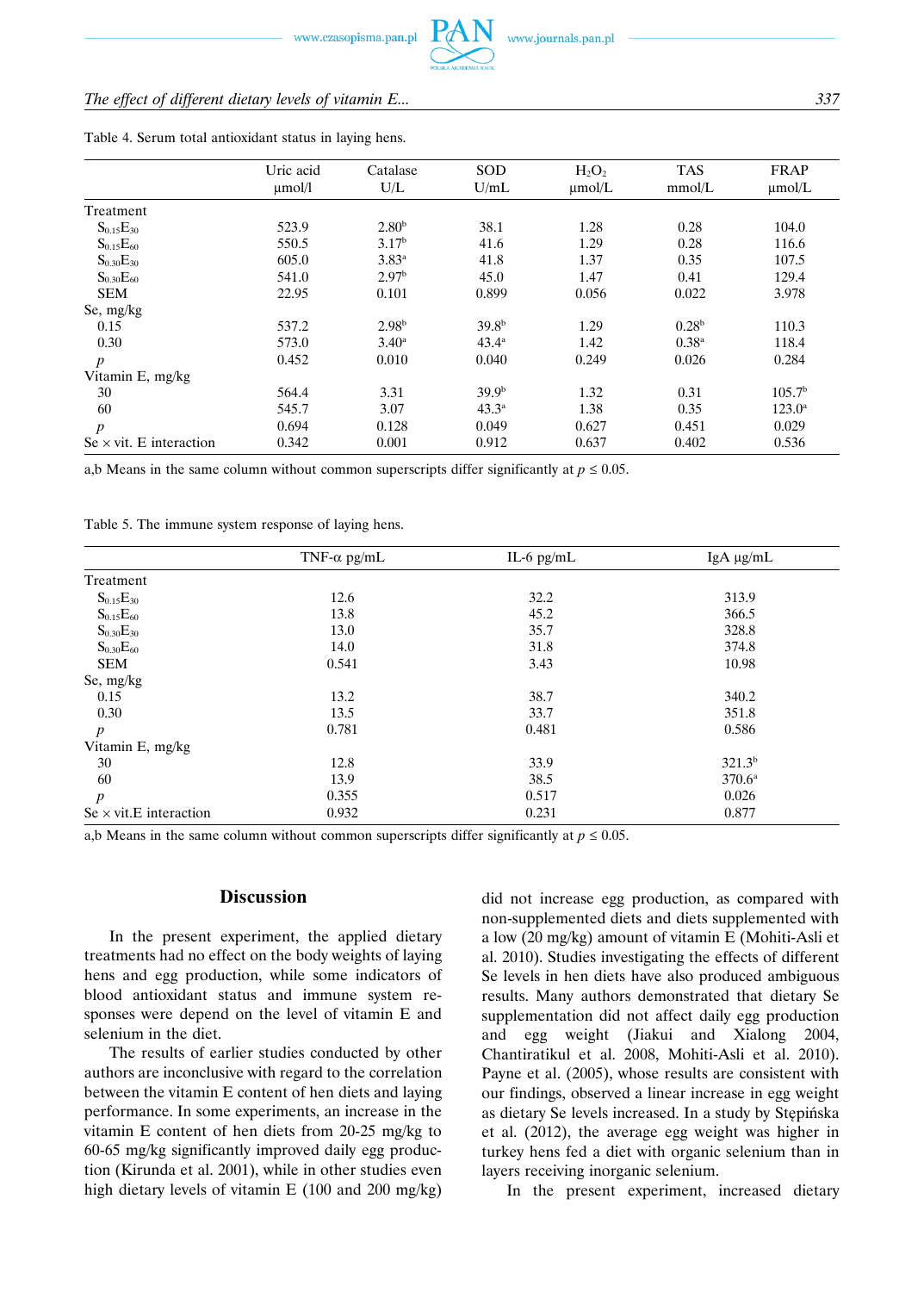vitamin E levels from 30 to 60 mg/kg contributed to a significant increase in serum α-tocopherol concentrations, SOD activity and the antioxidant capacity of plasma measured by the FRAP assay but did not increase total antioxidant status (TAS) of blood plasma.

Sahin et al. (2006) reported that an increase in the dl-α-tocopheryl acetate content of Japanese quail diets, from 1.25 to 250 mg/kg, significantly increased the serum concentrations of vitamins A, C and E, and decreased serum malondialdehyde concentrations. In a study by Ni et al. (2012), diets fed to broiler breeder hens were supplemented with the antioxidant daidzein which led to a significant increase in glutathione-peroxidase activity, and an insignificant increase in SOD activity and the total antioxidant status of serum. A significant increase in serum α-tocopherol concentrations denoted in our study was consistent with the results of experiments cited.

In the present experiment a higher vitamin E content of diets did not increase TAS, but it increased FRAP values. FRAP values are known to be considerably affected by the levels of uric acid, ascorbic acid and bilirubin, and – to a lower degree – by α-tocopherol content (Benzie and Strain 1996). Another important factor affecting blood antioxidant status is the activity of antioxidant enzymes (Ting et al. 2011). In our study, hens fed diets with an increased vitamin E content were characterized by higher serum SOD activity.

In the present experiment, different dietary levels of E had no effect on the concentrations of TNF- $\alpha$ and the proinflammatory cytokine IL-6, while a higher vitamin E content of hen diets increased serum IgA concentrations. The increase in serum IgA concentrations, observed in our study, corroborates the findings of Muir et al. (2002) who demonstrated that dietary supplementation with vitamin E stimulated IgA production in the intestines, thus boosting avian intestinal immunity.

Increased dietary levels from 0.15 to 0.30 mg/kg led to an increase in the serum concentrations of vitamin E and A, the activity levels of catalase and SOD as well as the serum TAS of hens.

In another experiment (Zuberbuehler et al. 2006), an increase in the Se content of hen diets had no effect on vitamin E concentrations and the activity levels of aspartate aminotransferase and creatine kinase in serum. Perhaps it was due to the large increase in the concentration of Se, 0.15 to 1.45 mg/kg, resulting in increased activity of selenium-dependent enzymes.

The inclusion of supplemental Se in organic bound in turkey diets enhanced SOD activity, but the antioxidant capacity of blood remained unchanged (Mikulski et al. 2009, Jankowski et al. 2011). In another experiment (Słowińska et al. 2011), dietary Se supplementation did not affect the antioxidant properties of turkey seminal plasma, however it increased the volume and concentration of sperm.

Our results, similarly as the findings of other authors (Sahin et al. 2006, Ni et al. 2012), indicate that higher dietary Se levels increase TAS values in laying hens. It was probably due to increase in the concentration of vitamin E and A in the blood of hens fed a diet with a higher content of Se.

In the present experiment, different dietary levels of Se had no effect on the concentrations of serum IgA, TNF- $\alpha$  and the proinflammatory cytokine IL-6. The available literature found no information on the impact of selenium on the analyzed parameters of the immune system response. In a study by Sahin et al. (2010), supplementation with other antioxidant element (chromium) added to quail diets did not affect TNF- $\alpha$  and IL-6 concentrations.

# **Conclusions**

It can be concluded that in addition to the beneficial influence of increased dietary level of Se or vitamin E on the serum antioxidant status of laying hens, both supplements applied at higher doses exerted additional positive physiological effect as demonstrated by increased serum retinol and α-tocopherol concentrations and enhanced SOD activity, in comparison with the remaining dietary treatments.

## **Acknowledgments**

The study was partially financed by EUREKA project No. E!4478.

# **References**

- Barroeta AC (**2007**) Nutritive value of poultry meat: relationship between vitamin E and PUFA. World Poult Sci J 63: 277-284.
- Benzie IF, Strain JJ (**1996**) The ferric reducing ability of plasma (FRAP) as a measure of "antioxidant power": the FRAP assay. Anal Biochem 239: 70-76.
- Bou R, Codony R, Tres A, Decker EA, Guardiola F (**2009**) Dietary strategies to improve nutritional value, oxidative stability and sensory properties of poultry products. Crit Rev Food Sci Nutr 49: 800-822.
- Brigelius-Flohe R, Traber MG (**1999**) Vitamin E: function and metabolism. FASEB J 13: 1145-1155.
- Chantiratikul A, Chinrasri O, Chantiratikul P (**2008**) Effect of sodium selenite and Zinc-L-selenomethionine on performance and selenium concentrations in eggs of laying hens. Asian-Aust J Anim Sci 21: 1048-1052.